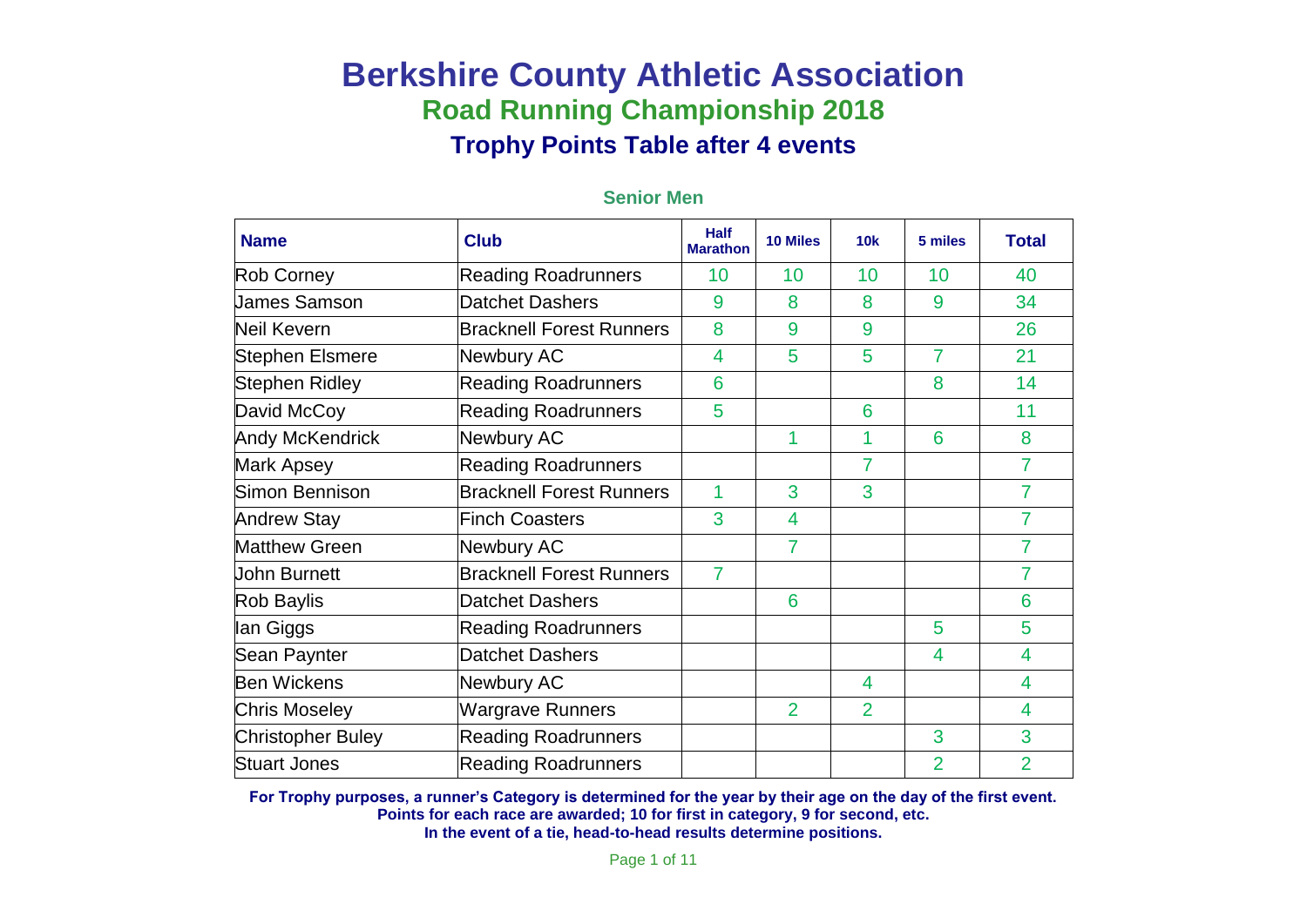# **Berkshire County Athletic Association Road Running Championship 2018**

### **Trophy Points Table after 4 events**

| <b>Name</b>               | <b>Club</b>                     | <b>Half</b><br><b>Marathon</b> | 10 Miles | 10k | 5 miles | <b>Total</b> |
|---------------------------|---------------------------------|--------------------------------|----------|-----|---------|--------------|
| Anthony Young             | <b>Reading Roadrunners</b>      | 2                              |          |     |         | 2            |
| <b>Andy Sparks</b>        | Unattached                      |                                |          |     |         |              |
| <b>Anthony Hall</b>       | Maidenhead AC                   |                                |          |     |         |              |
| <b>Ben Schiffer-Harte</b> | Team Kennet                     |                                |          |     |         |              |
| David Jones               | <b>Finch Coasters</b>           |                                |          |     |         |              |
| <b>Grant Hopkins</b>      | <b>Reading Roadrunners</b>      |                                |          |     |         |              |
| Pete Church               | Maidenhead AC                   |                                |          |     |         |              |
| Peter Henry               | Reading Joggers                 |                                |          |     |         |              |
| Adam Hurden               | <b>Bracknell Forest Runners</b> |                                |          |     |         |              |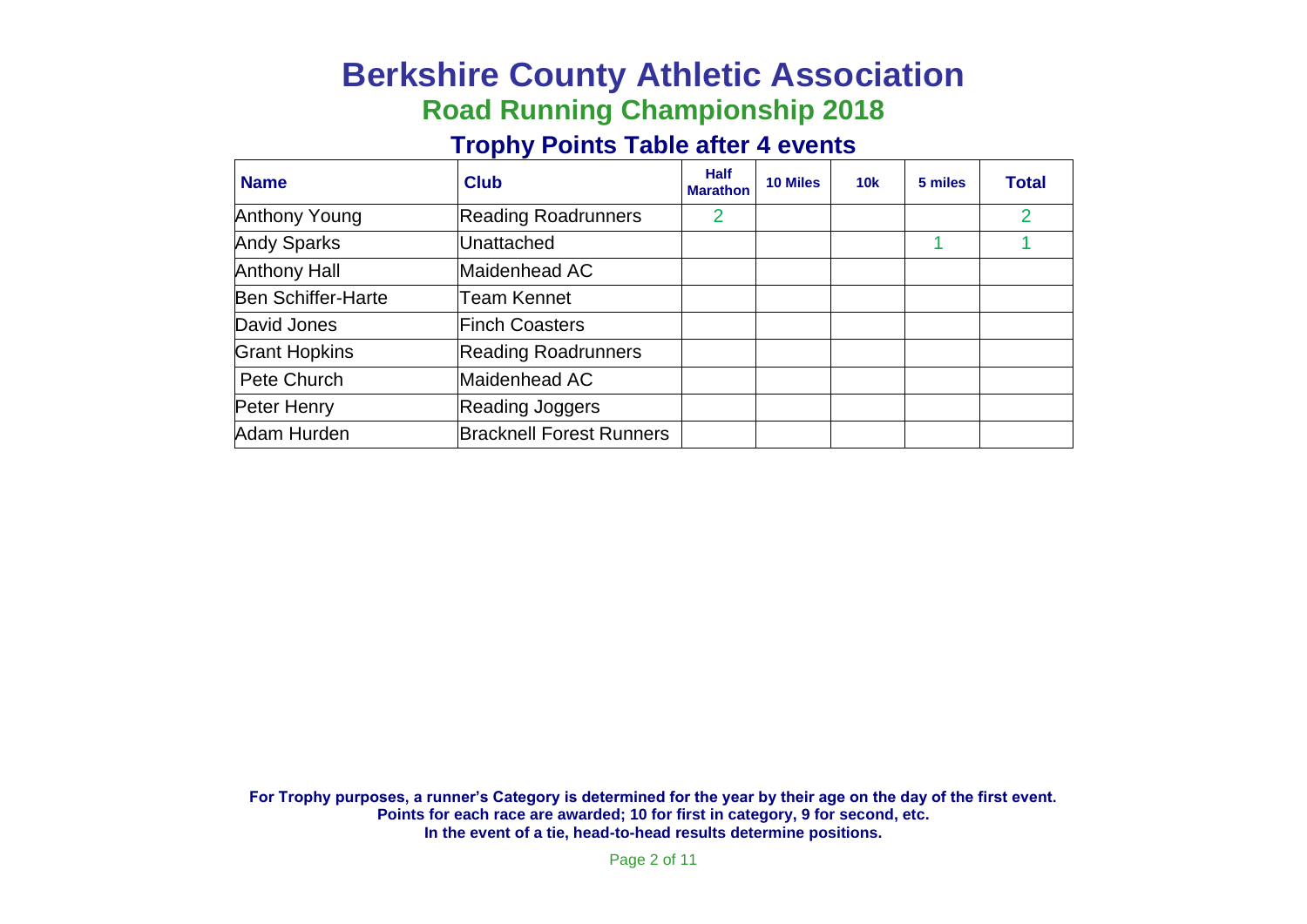| <b>Name</b>           | <b>Club</b>                     | <b>Half</b><br><b>Marathon</b> | <b>10 Miles</b> | 10k | 5 miles | <b>Total</b>   |
|-----------------------|---------------------------------|--------------------------------|-----------------|-----|---------|----------------|
| Tom Easten            | Maidenhead AC                   | 10                             | 10              | 10  | 10      | 40             |
| <b>Craig Siddons</b>  | Unattached                      |                                | 9               | 9   | 7       | 25             |
| <b>Brett Siddons</b>  | Unattached                      |                                | 8               | 8   | 6       | 22             |
| <b>Vince Williams</b> | <b>Reading Roadrunners</b>      | 4                              | 5               | 7   | 5       | 21             |
| <b>Jeff Bird</b>      | Newbury AC                      | 9                              |                 |     | 8       | 17             |
| Chris Manton          | <b>Reading Roadrunners</b>      | 3                              | $\overline{4}$  | 6   | 4       | 17             |
| Paul Mackenzie        | <b>Finch Coasters</b>           | 8                              | $\overline{7}$  |     |         | 15             |
| <b>Ben Whalley</b>    | <b>Reading Roadrunners</b>      |                                |                 |     | 9       | 9              |
| <b>Chris Sutton</b>   | <b>Purple Patch Runners</b>     | $\overline{2}$                 | 6               |     |         | 8              |
| <b>Gary Farrell</b>   | <b>Bracknell Forest Runners</b> |                                | $\overline{2}$  | 5   |         | $\overline{7}$ |
| Alejandro del Campo   | Maidenhead AC                   | $\overline{7}$                 |                 |     |         | 7              |
| Jonathan Oliver       | Maidenhead AC                   | 6                              |                 |     |         | 6              |
| Christopher Hobson    | Newbury AC                      | 5                              |                 |     |         | 5              |
| Sean Jones            | <b>Bracknell Forest Runners</b> |                                | 3               |     |         | 3              |
| Philip Reay           | <b>Reading Roadrunners</b>      |                                | 1               |     |         | 1              |
| <b>Graham Stent</b>   | Newbury AC                      | 1                              |                 |     |         | 1              |
| <b>Nick Huskinson</b> | Reading AC                      |                                |                 |     |         |                |
| Sunil Fernandes       | Reading Joggers                 |                                |                 |     |         |                |
| <b>Rob Foster</b>     | <b>Datchet Dashers</b>          |                                |                 |     |         |                |

#### **MV40**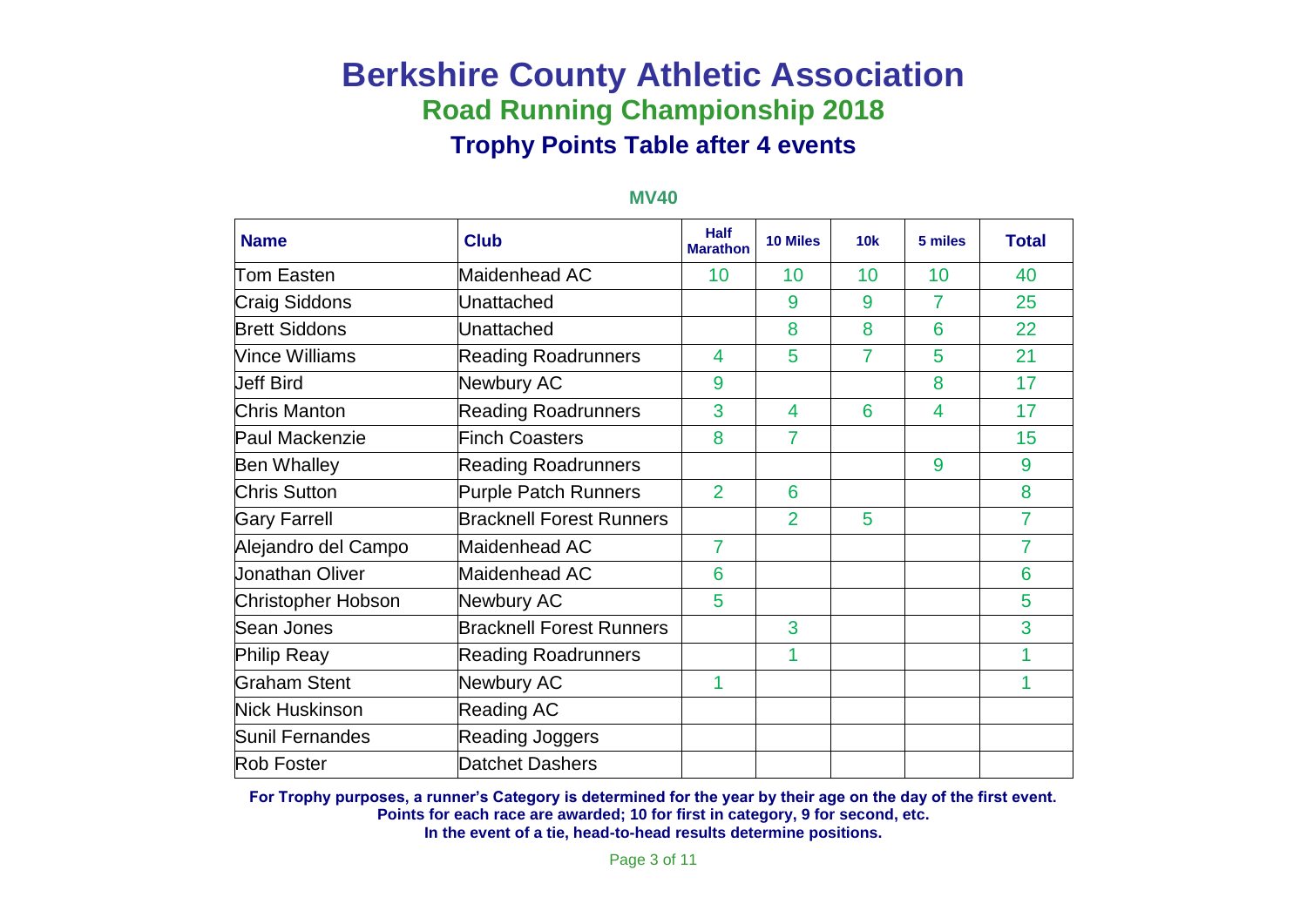| <b>Name</b>           | <b>Club</b>                     | <b>Half</b><br><b>Marathon</b> | <b>10 Miles</b> | 10k            | 5 miles        | <b>Total</b>   |
|-----------------------|---------------------------------|--------------------------------|-----------------|----------------|----------------|----------------|
| <b>Wayne Lillis</b>   | Newbury AC                      | 9                              | 9               | 8              | 7              | 33             |
| <b>Alex Harris</b>    | <b>Reading Roadrunners</b>      | 10                             | 10              |                | 8              | 28             |
| <b>Andy Colling</b>   | Unattached                      |                                | 7               | 10             | 10             | 27             |
| Pete Jewell           | <b>Reading Roadrunners</b>      |                                | 8               | 9              | 9              | 26             |
| <b>James Tarrant</b>  | Maidenhead AC                   | 4                              | 6               | 7              |                | 17             |
| David Priddy          | <b>Datchet Dashers</b>          | 6                              |                 |                | 6              | 12             |
| Peter Rennie          | <b>Reading Roadrunners</b>      |                                | $\overline{2}$  | 6              | 4              | 12             |
| <b>Stephen Dellow</b> | <b>Reading Roadrunners</b>      |                                |                 | 5              | 3              | 9              |
| Peter Walker          | <b>Burnham Joggers</b>          | 3                              | 5               |                |                | 8              |
| Dean Makar            | <b>Team Kennet</b>              | 8                              |                 |                |                | 8              |
| Stephen Wise          | North Down AC                   | $\overline{7}$                 |                 |                |                | 7              |
| Colin Latham          | <b>Bracknell Forest Runners</b> |                                |                 | 4              | $\overline{2}$ | 6              |
| David Patience        | <b>Datchet Dashers</b>          |                                |                 |                | 5              | 5              |
| Julian Hough          | <b>Reading Roadrunners</b>      | 5                              |                 |                |                | 5              |
| lan Poole             | Unattached                      |                                |                 | 3              | 1              | 4              |
| <b>Darrell Robins</b> | <b>Reading Roadrunners</b>      |                                | 4               |                |                | 4              |
| Ezio Sakamoto         | <b>Bracknell Forest Runners</b> |                                | 3               |                |                | 3              |
| Mark Jacobs           | Maidenhead AC                   |                                |                 | $\overline{2}$ |                | $\overline{2}$ |
| <b>Bill Watson</b>    | <b>Reading Roadrunners</b>      | $\overline{2}$                 |                 |                |                | $\overline{2}$ |

#### **MV50**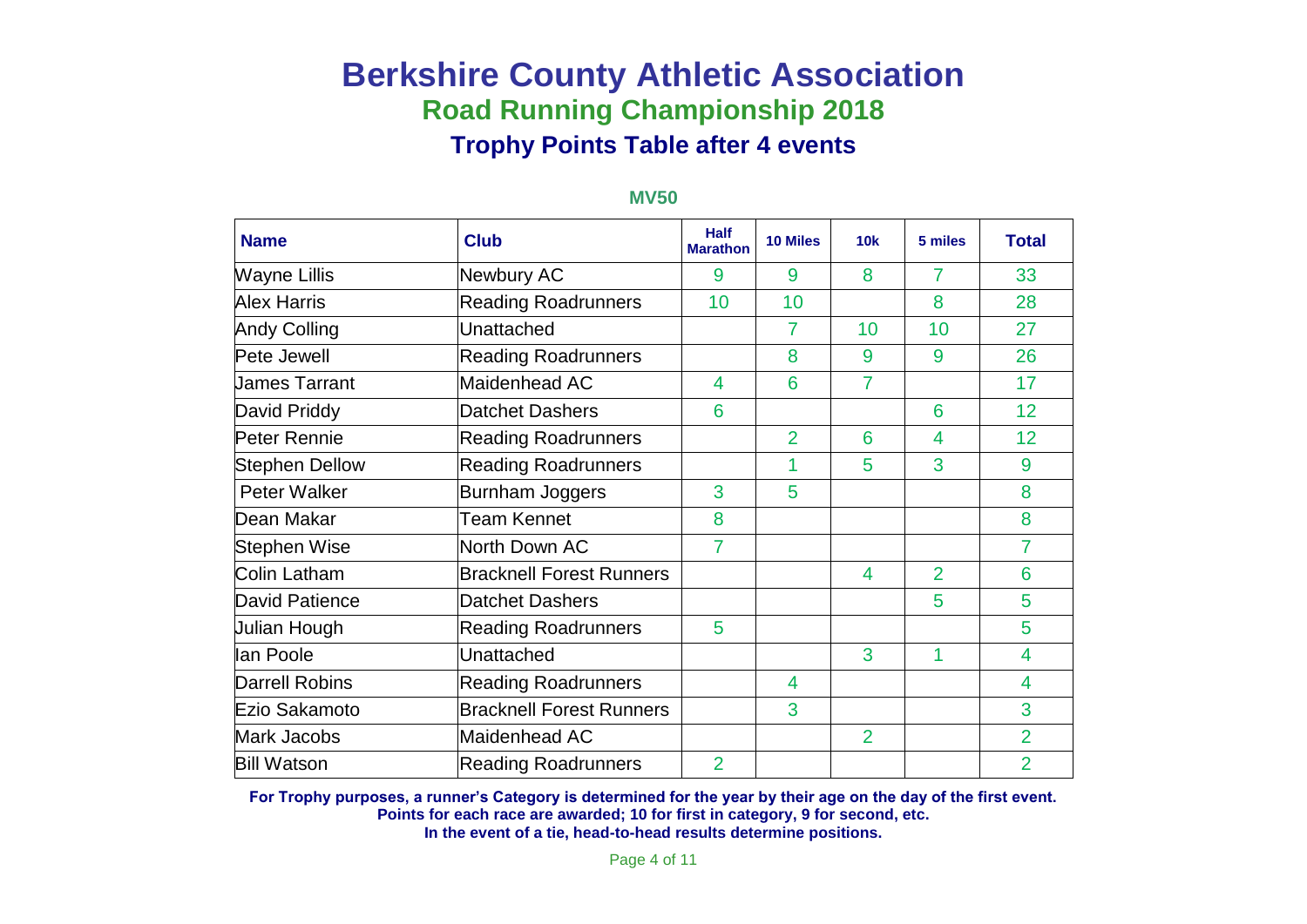# **Berkshire County Athletic Association Road Running Championship 2018**

### **Trophy Points Table after 4 events**

| <b>Name</b>          | <b>Club</b>                     | <b>Half</b><br><b>Marathon</b> | <b>10 Miles</b> | 10k | 5 miles | <b>Total</b> |
|----------------------|---------------------------------|--------------------------------|-----------------|-----|---------|--------------|
| <b>Andy Pitts</b>    | <b>Bracknell Forest Runners</b> |                                |                 |     |         |              |
| <b>Greg Marsh</b>    | Maidenhead AC                   |                                |                 |     |         |              |
| Mark waistell        | <b>Bracknell Forest Runners</b> |                                |                 |     |         |              |
| <b>Peter Reilly</b>  | <b>Reading Roadrunners</b>      |                                |                 |     |         |              |
| <b>Heath Bampton</b> | <b>Oxford City</b>              |                                |                 |     |         |              |
| Charles St.Aubyn     |                                 |                                |                 |     |         |              |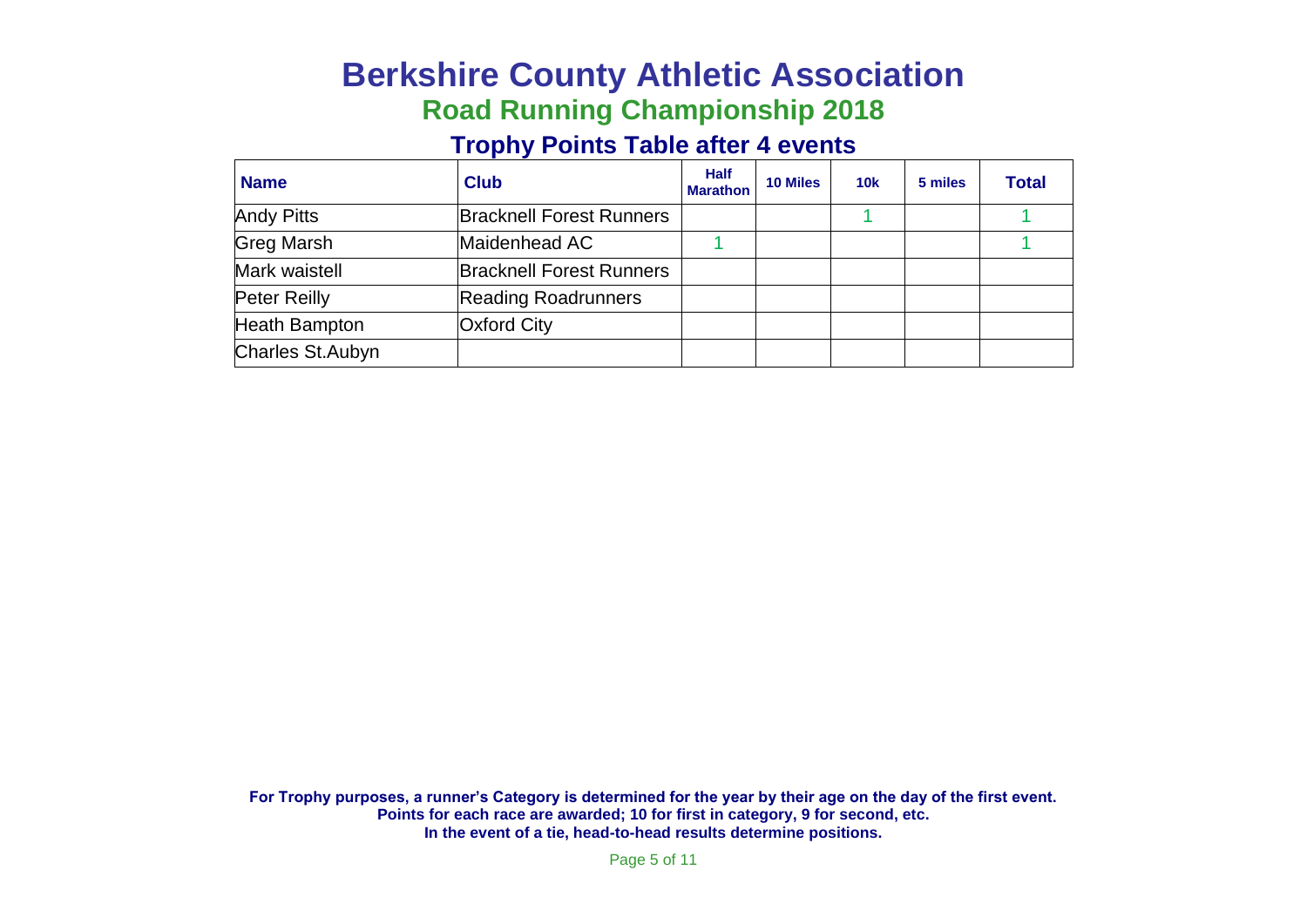| <b>Name</b>           | <b>Club</b>                     | <b>Half</b><br><b>Marathon</b> | 10 Miles       | 10k | 5 Miles | <b>Total</b> |
|-----------------------|---------------------------------|--------------------------------|----------------|-----|---------|--------------|
| <b>Alan Freer</b>     | <b>Reading Roadrunners</b>      | 10                             | 10             | 10  | 10      | 40           |
| <b>Andy Atkinson</b>  | <b>Reading Roadrunners</b>      | 7                              | 6              | 7   | 8       | 28           |
| David Dibben          | <b>Reading Roadrunners</b>      | 9                              | 8              |     | 9       | 26           |
| Uohn Stafford         | <b>Bracknell Forest Runners</b> | 8                              | 7              | 8   |         | 23           |
| <b>Anthony Curtin</b> | Datchet Dashers                 |                                | 9              | 9   |         | 18           |
| David Waterman        | Maidenhead AC                   |                                | 5              |     |         | 12           |
| Dennis Bonnie         | Datchet Dashers                 | 4                              | $\overline{2}$ |     | 6       | 12           |
| Alan Street           | <b>Bracknell Forest Runners</b> | 6                              | 4              |     |         | 10           |
| Dave Moseley          | <b>Wargrave Runners</b>         | 5                              | 3              |     |         | 8            |
| <b>Brian Roles</b>    | Maidenhead AC                   |                                |                |     |         |              |

#### **MV60**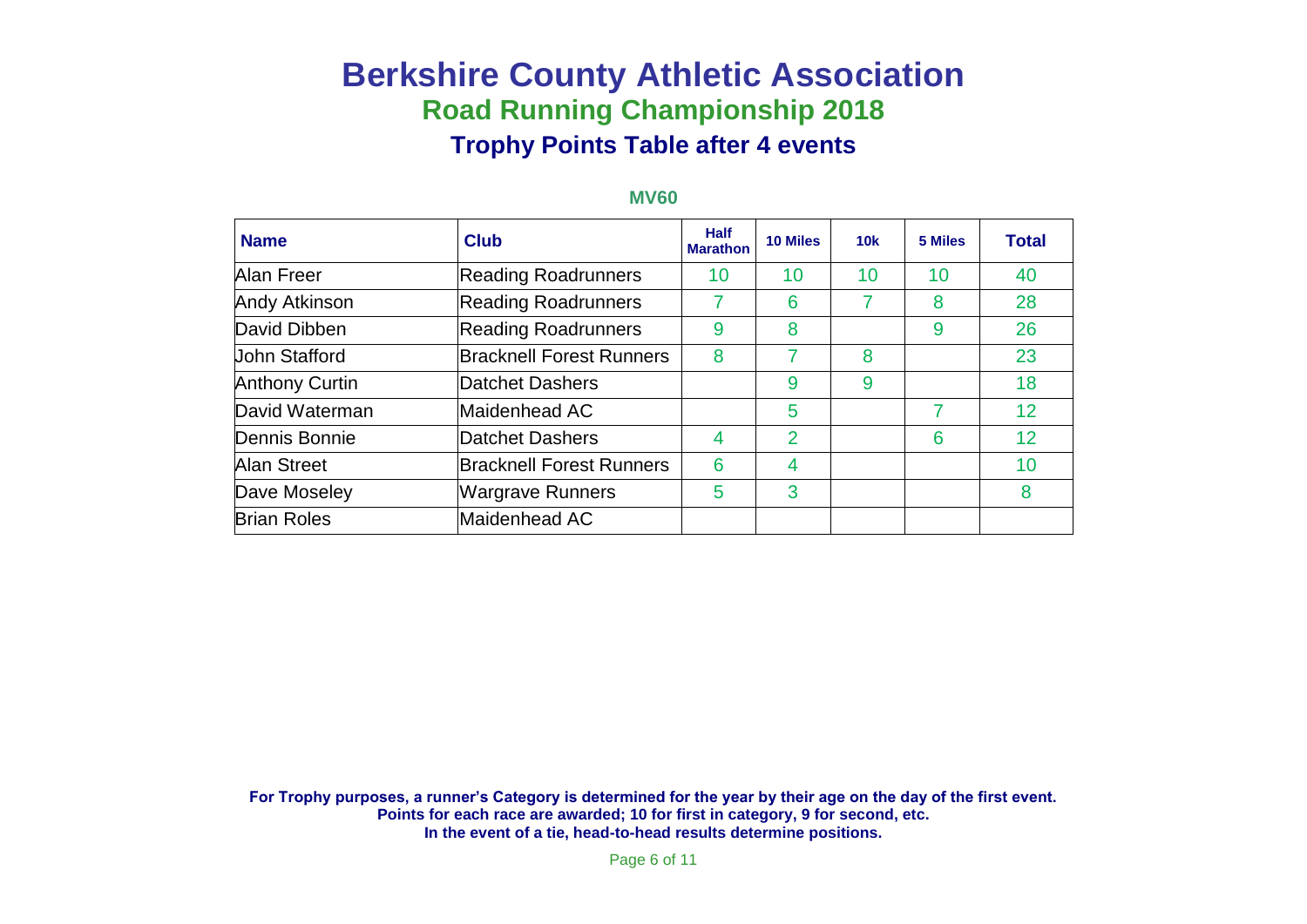| <b>Name</b>              | <b>Club</b>                     | <b>Half</b><br><b>Marathon</b> | <b>10 Miles</b> | 10k | 5 Miles | <b>Total</b> |
|--------------------------|---------------------------------|--------------------------------|-----------------|-----|---------|--------------|
| Laura McBride            | <b>Reading Joggers</b>          | 8                              | 7               | 8   | 8       | 31           |
| Gemma Buley              | <b>Reading Roadrunners</b>      | 9                              | 10              |     | 10      | 29           |
| Helen Dixon              | <b>Reading Roadrunners</b>      | 5                              | 3               | 7   |         | 22           |
| Emma-Louise Webb         | Maidenhead AC                   | 6                              | 6               | 9   |         | 21           |
| <b>Rosealeen Killick</b> | <b>Bracknell Forest Runners</b> |                                | 8               | 10  |         | 18           |
| lSarah Evans             | <b>Wargrave Runners</b>         | 7                              | 4               |     |         | 11           |
| <b>Ellie Gosling</b>     | <b>Bracknell Forest Runners</b> | 10                             |                 |     |         | 10           |
| Stephanie Muzzall        | Datchet Dashers                 |                                |                 |     | 9       | 9            |
| <b>Sally Carpenter</b>   | <b>Reading Roadrunners</b>      |                                | 9               |     |         | 9            |
| Victoria Chater-Lea      | <b>Bracknell Forest Runners</b> |                                | 5               |     |         | 5            |
| <b>Keeley Sinclair</b>   | <b>Bracknell Forest Runners</b> |                                |                 |     |         |              |
| Kirsty Hurden            | <b>Bracknell Forest Runners</b> |                                |                 |     |         |              |
| Sian McBride             | <b>Bracknell Forest Runners</b> |                                |                 |     |         |              |
| Sarah Austin             | <b>Bracknell Forest Runners</b> |                                |                 |     |         |              |

#### **Senior Women**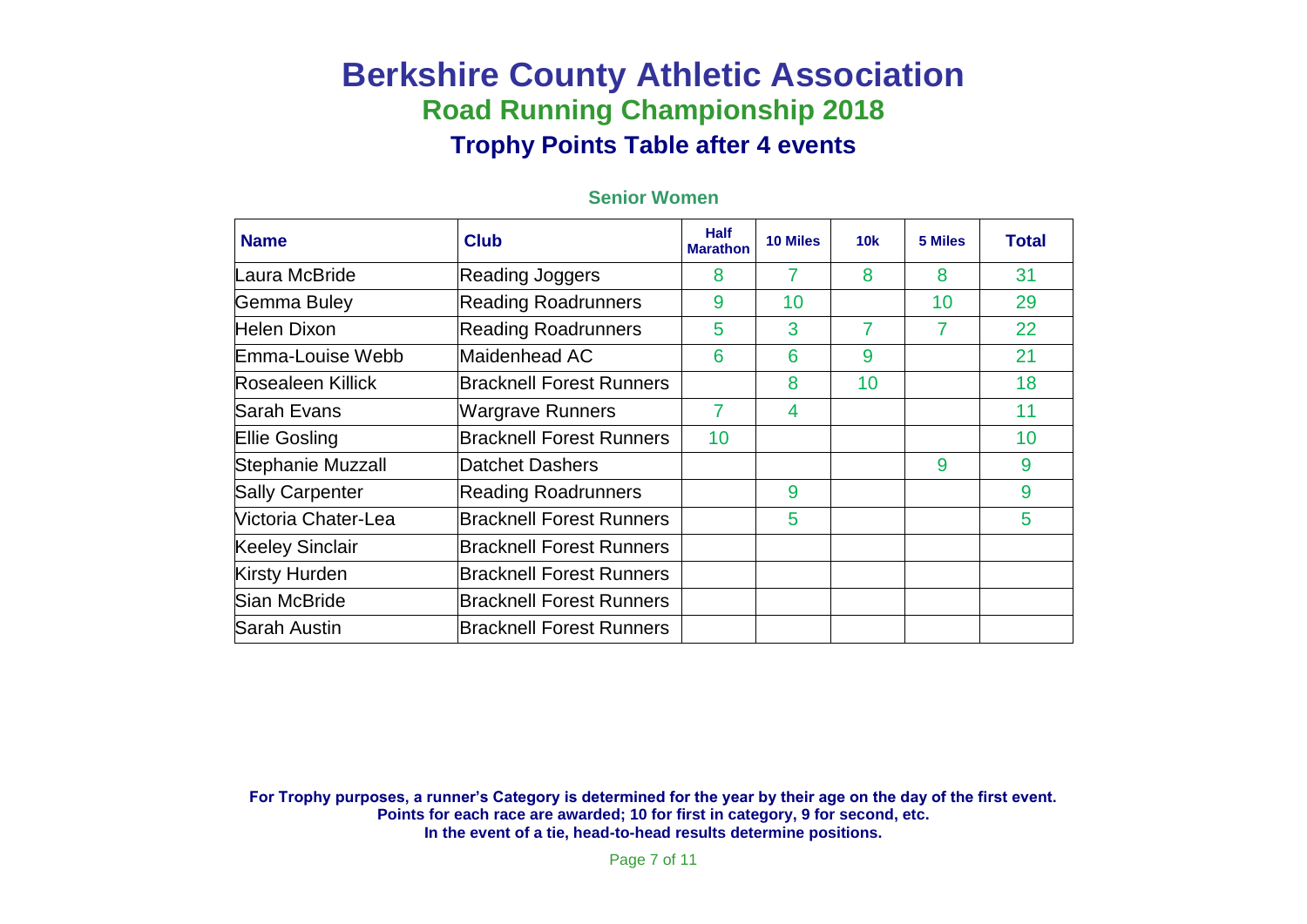| <b>Name</b>             | <b>Club</b>                     | <b>Half</b><br><b>Marathon</b> | <b>10 Miles</b> | 10k | 5 Miles | <b>Total</b>   |
|-------------------------|---------------------------------|--------------------------------|-----------------|-----|---------|----------------|
| <b>Jill Collett</b>     | <b>Datchet Dashers</b>          | 10                             | 10              | 10  | 10      | 40             |
| Helen Pool              | <b>Reading Roadrunners</b>      |                                | 8               | 9   | 9       | 26             |
| <b>Ellen Easten</b>     | Maidenhead AC                   |                                | 7               | 8   | 7       | 22             |
| Emma Twomey             | Datchet Dashers                 | 6                              | 6               |     | 7       | 19             |
| Sarah Dooley            | <b>Reading Roadrunners</b>      | 7                              | 9               |     |         | 16             |
| Laura Readings          | <b>Bracknell Forest Runners</b> | 3                              | 5               | 7   |         | 15             |
| <b>Joanne Sollesse</b>  | <b>Reading Roadrunners</b>      |                                | 4               | 6   |         | 10             |
| Erica Key               | <b>Reading Roadrunners</b>      | 9                              |                 |     |         | 9              |
| Penny McCrabbe          | <b>Wargrave Runners</b>         |                                |                 |     | 8       | 8              |
| Mireille Cook           | Newbury AC                      | 8                              |                 |     |         | 8              |
| <b>Catherine Foster</b> | Datchet Dashers                 | $\overline{2}$                 |                 |     | 5       | $\overline{7}$ |
| Caroline Hargreaves     | <b>Reading Roadrunners</b>      |                                |                 | 5   |         | 5              |
| Margarate Maton         | Maidenhead AC                   | 5                              |                 |     |         | 5              |
| Sarah Richmond-De'voy   | <b>Reading Roadrunners</b>      |                                |                 | 4   |         | 4              |
| Christina Pugsley       | Newbury AC                      | 4                              |                 |     |         | 4              |
| Christina Calderon      | <b>Reading Roadrunners</b>      |                                | 3               |     |         | 3              |
| <b>Claire Seymour</b>   | <b>Reading Roadrunners</b>      |                                | $\overline{2}$  |     |         | $\overline{2}$ |
| Andrea Winks            | <b>Bracknell Forest Runners</b> |                                | 1               |     |         | 1              |
| Sarah louise brown      | Maidenhead AC                   |                                |                 |     |         |                |

#### **FV35**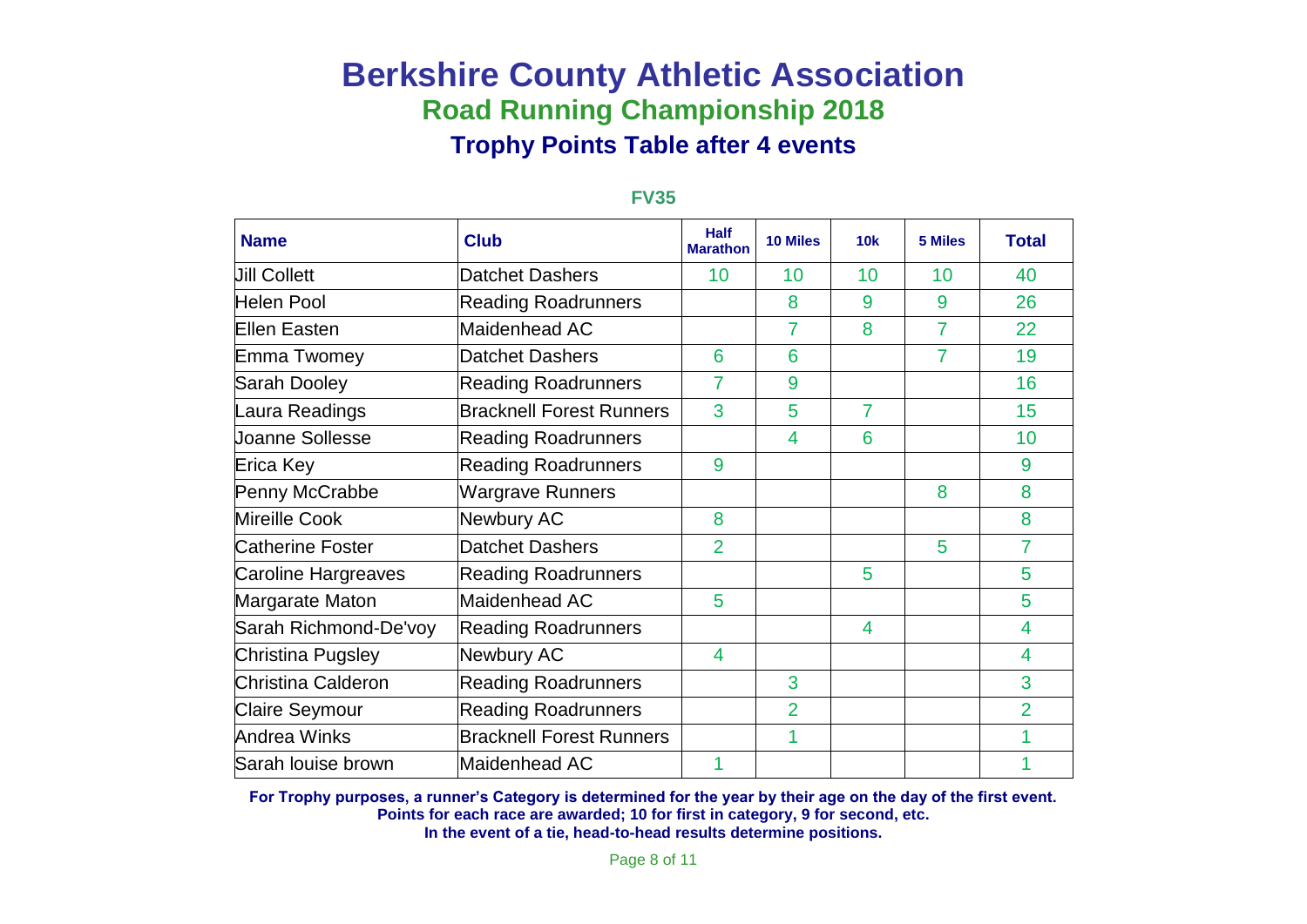# **Berkshire County Athletic Association Road Running Championship 2018**

### **Trophy Points Table after 4 events**

| <b>Name</b>              | <b>Club</b>                     | <b>Half</b><br><b>Marathon</b> | <b>10 Miles</b> | 10k | 5 Miles | <b>Total</b> |
|--------------------------|---------------------------------|--------------------------------|-----------------|-----|---------|--------------|
| Stephanie Smallman       | Newbury AC                      |                                |                 |     |         |              |
| Veronika Royle           | <b>Reading Roadrunners</b>      |                                |                 |     |         |              |
| Helen Manchester         | <b>Bracknell Forest Runners</b> |                                |                 |     |         |              |
| <b>Uennifer Prescott</b> | <b>Unattached</b>               |                                |                 |     |         |              |
| Katherine Mulholland     | <b>Bracknell Forest Runners</b> |                                |                 |     |         |              |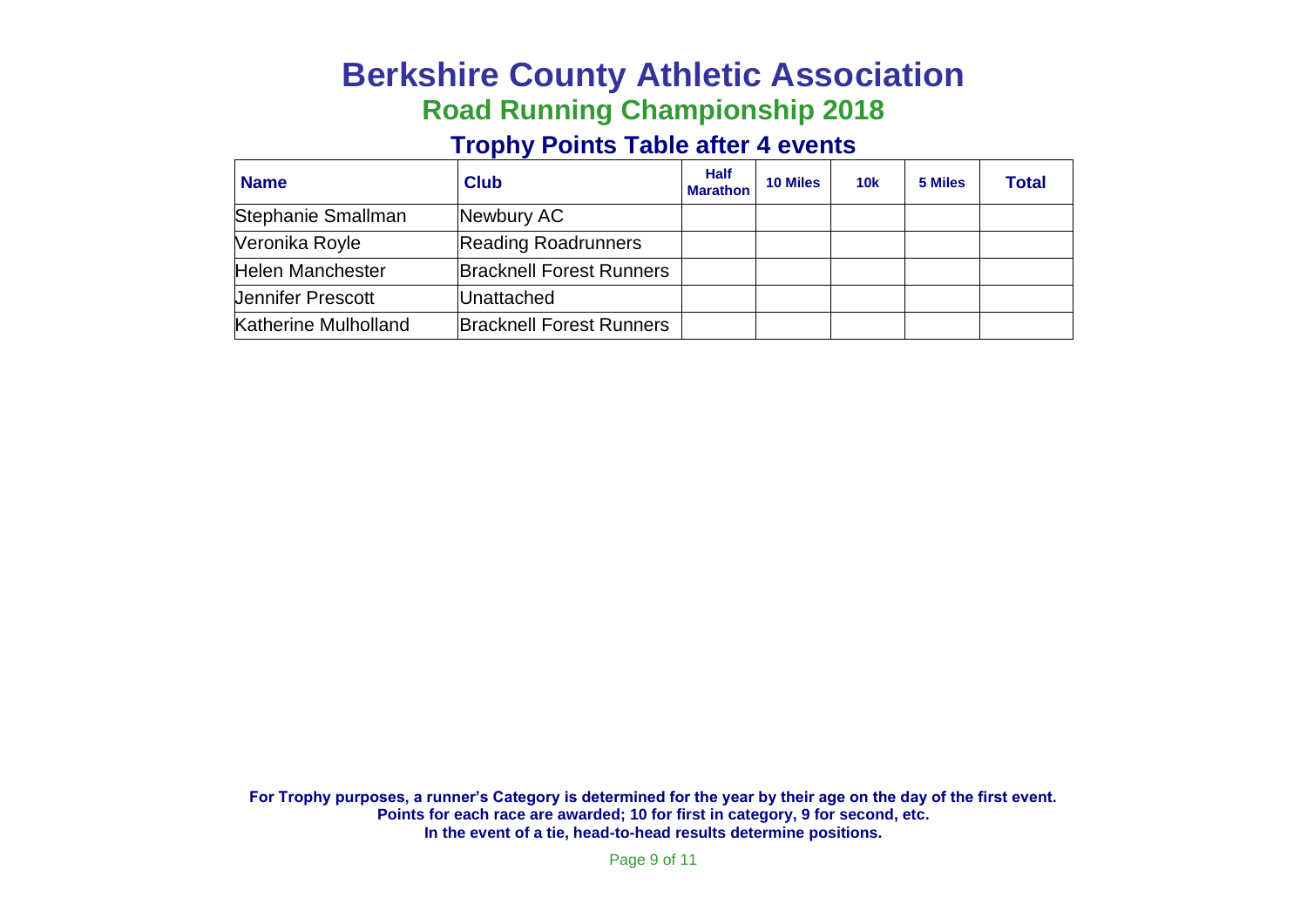| <b>Name</b>          | <b>Club</b>                     | <b>Half</b><br><b>Marathon</b> | <b>10 Miles</b> | 10k | 5 Miles | <b>Total</b> |
|----------------------|---------------------------------|--------------------------------|-----------------|-----|---------|--------------|
| Denise Robertson     | <b>Bracknell Forest Runners</b> | 6                              | 8               | 9   | 10      | 33           |
| Dawn Godwin          | Windle Valley Runners           | 10                             | 10              | 10  |         | 30           |
| Paloma Crayford      | <b>Reading Roadrunners</b>      | 4                              | 6               | 7   | 7       | 24           |
| Liz Macartney        | Datchet Dashers                 | 7                              |                 |     | 9       | 16           |
| Mary Janssen         | <b>Reading Roadrunners</b>      | 8                              |                 | 8   |         | 16           |
| <b>Hilary Rennie</b> | <b>Reading Roadrunners</b>      |                                | 3               | 6   | 6       | 15           |
| Shazia Ahmad         | Maidenhead AC                   | 3                              | $\overline{2}$  | 5   | 5       | 15           |
| Samantha Whalley     | <b>Reading Roadrunners</b>      |                                | 5               |     | 8       | 13           |
| Alison Jessopp       | Datchet Dashers                 |                                | 9               |     |         | 9            |
| <b>Bella Shah</b>    | Datchet Dashers                 | 5                              | 4               |     |         | 9            |
| Olivia Sageot        | <b>Bracknell Forest Runners</b> | 9                              |                 |     |         | 9            |
| <b>Claire Cann</b>   | Datchet Dashers                 |                                | 7               |     |         | 7            |
| Tracey Evans         | <b>Bracknell Forest Runners</b> |                                | 1               | 4   |         | 5            |
| Lisa Plummer         | <b>Bracknell Forest Runners</b> | $\overline{2}$                 |                 |     |         | 2            |
| Uoan Barker          | <b>Bracknell Forest Runners</b> | 1                              |                 |     |         |              |
| Catherine Hannan     | <b>Bracknell Forest Runners</b> |                                |                 |     |         |              |
|                      |                                 |                                |                 |     |         |              |

#### **FV45**